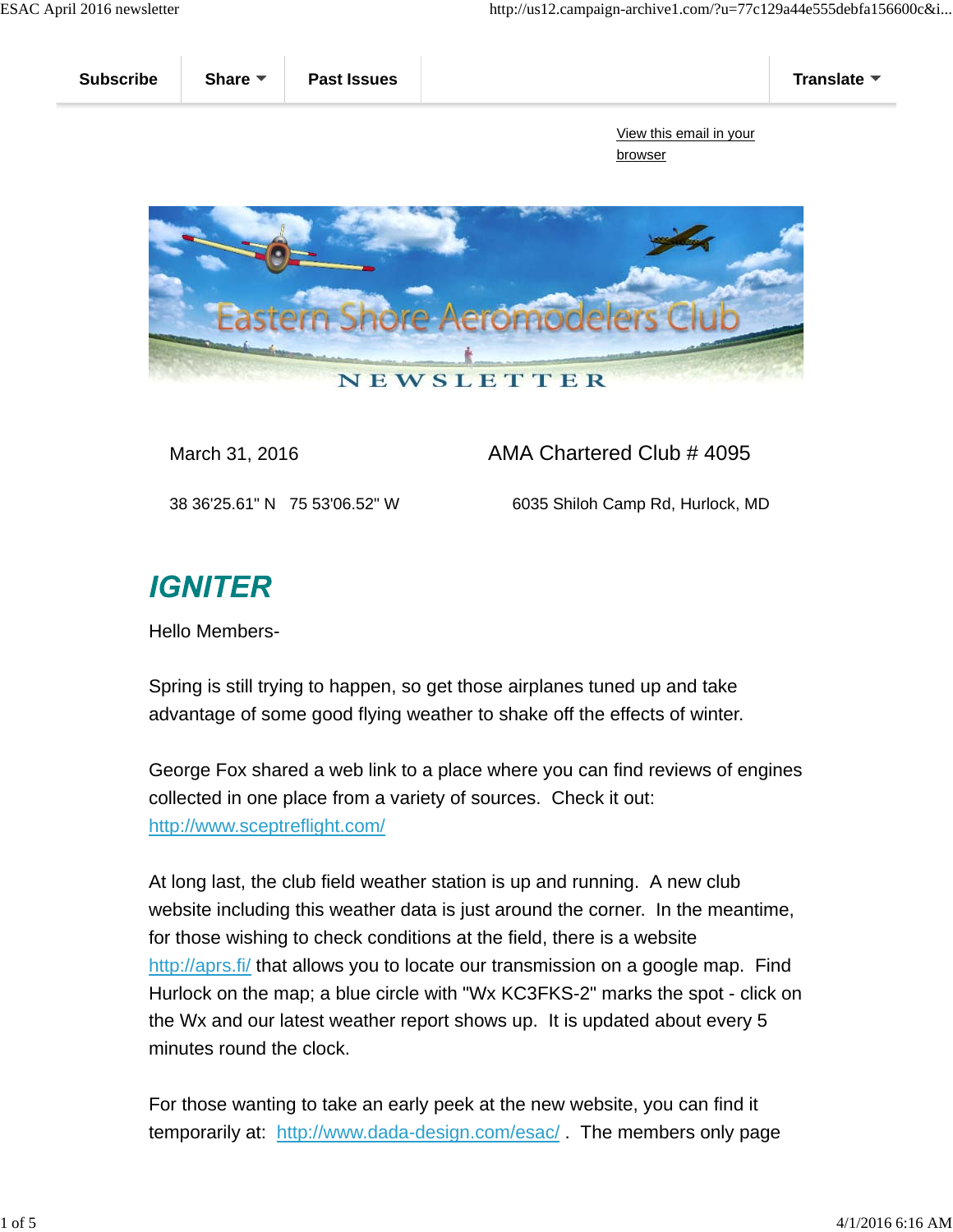member contact list on the members only page. At the last meeting, it was suggested that member names be listed alphabetically by first AND last name, so I have put folks in twice. (Bob Boyer only gets one listing since both names start with B, but everybody else can be found either under their first name or their last name.

Duane and I are booked to go to Joe Nall in May. For those who haven't made the trip, it is worth it.

See you at the field,

Jack



A Meeting was called to order on . . .

March 9, 2016 at the train station at 7pm. The Treasurer reported \$2,308.94 in savings and \$3,254.52 in checking. It was noted that 8 additional members have renewed since the last meeting. Updates were shared with the group about the website update progress and the trials and tribulations with getting the weather station operational. Members were urged to consider the weather station an experiment whose chances of success are 50/50 until it works (if it ever works). No club funds have been spent on this experiment to date, so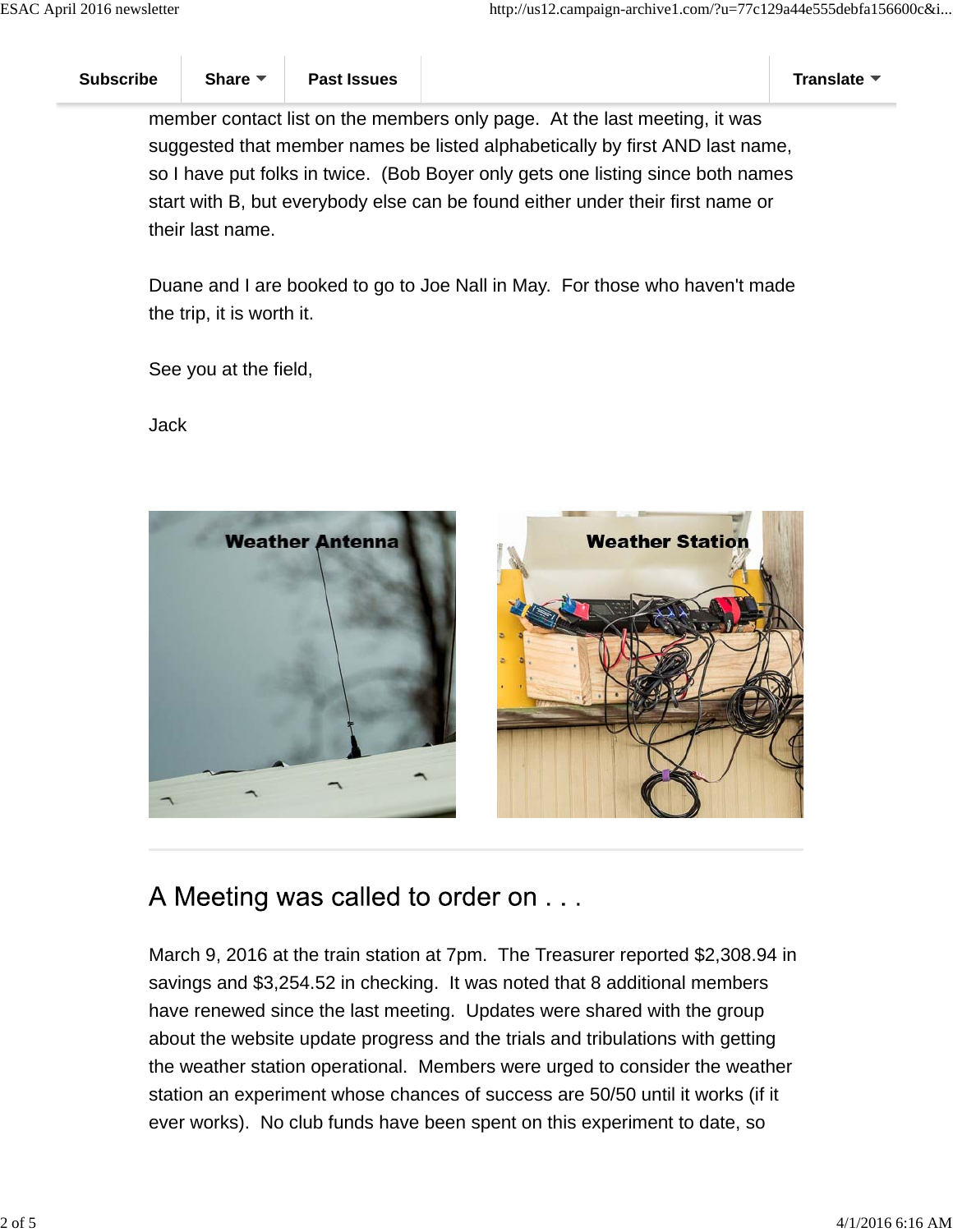such a way that good Karma is possible. Seriously, there are multiple components needing proper connection for this to work. Brad Davy from the Frederick club (and IMAC) has been diagnosing symptoms for the past month and progress is being made.

A Charm City Memorial Fly-In brochure was distributed. September 24 & 25 are the dates, and members are invited. We opened our field to their club members to fly during the FAA field closure and some of their members came to fly with us. The fun and food is reportedly out of this world. Mark your calendars, for more information: email Art Vail artvail@Verizon.net or www.swaprc.org .

Field maintenance was discussed. The mower shed door needs some work and paint and the starting stands and pilot boxes could use some tightening. Stay tuned, we will pick a Saturday soon once the weather gets more predictable.

There being no further business, the meeting was called to a close at 7:17pm.

- April 13 -- 7pm -- Club Meeting at the Train Station
- May 11 --7pm -- Club Meeting -- AT THE FIELD
- June 8 -- 7pm -- Club Meeting -- AT THE FIELD
- June 18-19 -- IMAC Sanctioned Event
- July 13 -- 7 pm --Club Meeting at the Field
- August 10 -- 7pm --Club Meeting at the Field
- August 13-14 -- Jim Coll Memorial Stunt Contest
- August 20-21 -- IMAC **Competition**
- September 14 -- 7pm --Club Meeting at the Field-- Officer **Nominations**
- October 12 -- 7pm--Club Meeting -- AT THE TRAIN **STATION**
- November 9 -- 7pm --Club Meeting at the Train Station
- December 14 -- 7pm